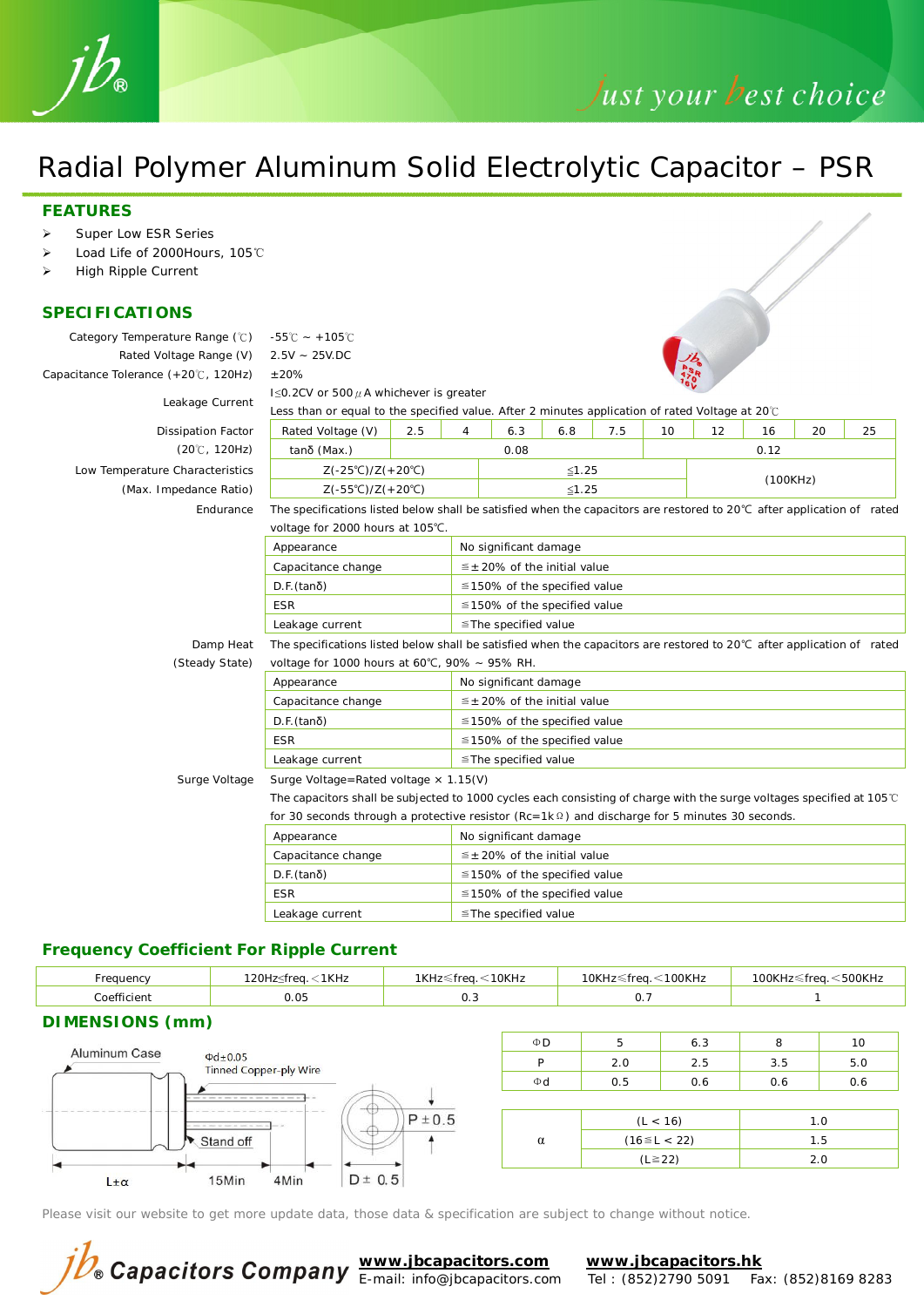## Radial Polymer Aluminum Solid Electrolytic Capacitor – PSR

| Rated Voltage | Rated Capacitance<br>$(\mu F)$ | Case Size<br>ΦDxL (mm) | $ESR(m\Omega)$<br>at 20°C, 100 KHz | Leakage Current<br>$(\mu A)$ | Rated Ripple Current<br>$(mArms/105^{\circ}C)$ |
|---------------|--------------------------------|------------------------|------------------------------------|------------------------------|------------------------------------------------|
|               |                                |                        |                                    |                              | /100kHz)                                       |
|               | 560                            | 5x8                    | 12                                 | 500                          | 4100                                           |
|               |                                | 6.3x8                  | 8                                  | 500                          | 5100                                           |
|               | 680                            | 6.3x8                  | 8                                  | 500                          | 5100                                           |
| 2.5           |                                | 8x9                    | 8                                  | 500                          | 5900                                           |
|               | 820                            | 6.3x8                  | 8                                  | 500                          | 5200                                           |
|               |                                | 8x9                    | 8                                  | 500                          | 5900                                           |
|               | 1000                           | 8x9                    | 8<br>8                             | 500<br>500                   | 5900<br>6100                                   |
|               |                                | 8x12<br>8x9            | 8                                  | 600                          | 5900                                           |
|               | 1200                           | 8x12                   | 8                                  | 600                          | 6100                                           |
|               | 1500                           | 8x12                   | 8                                  | 750                          | 6100                                           |
|               |                                | 6.3x8                  | 8                                  | 500                          | 5100                                           |
|               | 560                            | 8x9                    | 8                                  | 500                          | 5900                                           |
|               |                                | 6.3x8                  | 8                                  | 544                          | 5100                                           |
|               | 680                            | 8x9                    | 8                                  | 544                          | 5900                                           |
|               |                                | 6.3x9                  | 8                                  | 656                          | 5200                                           |
| 4             | 820                            | 8x9                    | 8                                  | 656                          | 5900                                           |
|               |                                | 6.3x12                 | 8                                  | 800                          | 5500                                           |
|               | 1000                           | 8x9                    | 8                                  | 800                          | 5900                                           |
|               |                                | 6.3x12                 | 8                                  | 960                          | 5500                                           |
|               | 1200                           | 8x9                    | 8                                  | 960                          | 5900                                           |
|               | 220                            | 5x8                    | 12                                 | 500                          | 3900                                           |
|               | 270                            | 5x8                    | 12                                 | 500                          | 3900                                           |
|               |                                | 5x9.5                  | 12                                 | 500                          | 4100                                           |
|               | 330                            | 6.3x8.5                | 10                                 | 500                          | 4450                                           |
|               |                                | 5x9.5                  | 12                                 | 500                          | 4510                                           |
|               | 390                            | 6.3x8                  | 10                                 | 500                          | 4800                                           |
|               |                                | 5x9.5                  | 12                                 | 592                          | 4510                                           |
|               | 470                            | 6.3x8.5                | 8                                  | 592                          | 4900                                           |
|               |                                | 6.3x8.5                | 8                                  | 706                          | 5100                                           |
|               | 560                            | 8x9.5                  | 8                                  | 706                          | 5900                                           |
|               |                                | 6.3x8.5                | 8                                  | 857                          | 5100                                           |
| 6.3           | 680                            | 8x9                    | 8                                  | 857                          | 5900                                           |
|               |                                | 6.3x9.5                | 8                                  | 1033                         | 5200                                           |
|               | 820                            | 6.3x11.5               | 8                                  | 1033                         | 5500                                           |
|               |                                | 8x9.5                  | 8                                  | 1033                         | 5900                                           |
|               |                                | 6.3x11.5               | 8                                  | 1260                         | 5500                                           |
|               | 1000                           | 8x9.5                  | 8                                  | 1260                         | 5900                                           |
|               |                                | 8x12                   | 8                                  | 1260                         | 6100                                           |
|               | 1200                           | 8x9                    | 8                                  | 1512                         | 5900                                           |
|               |                                | 8x12                   | 8                                  | 1512                         | 6100                                           |
|               | 1500                           | 8x12                   | 8                                  | 1890                         | 6100                                           |
|               |                                | 10x12.5                | 8                                  | 1890                         | 6200                                           |
|               | 2200                           | 10x12.5                | 8                                  | 2772                         | 6200                                           |
|               | 270                            | 5x8                    | 12                                 | 500                          | 3630                                           |
| 7.5           | 330                            | 6.3x8                  | $10$                               | 500                          | 4100                                           |
|               | 390                            | 6.3x8                  | 10                                 | 585                          | 4100                                           |
|               | 470                            | 6.3x8                  | 10                                 | 705                          | 4100                                           |
|               | 560                            | 6.3x8                  | 10                                 | 840                          | 4500                                           |
|               | 680                            | 6.3x12                 | 10                                 | 1020                         | 4500                                           |
|               |                                | 8x9                    | 8                                  | 1020                         | 4800                                           |
|               | 820<br>1000                    | 6.3x12                 | 10                                 | 1230                         | 4500                                           |
|               |                                | 8x9                    | 8                                  | 1230                         | 4800                                           |
|               |                                |                        |                                    |                              |                                                |
|               |                                | 8x9                    | 8                                  | 1500                         | 4800                                           |
|               |                                | 8x12                   | 8                                  | 1500                         | 5100                                           |
|               | 1200                           | 8x12                   | 8                                  | 1800                         | 5100                                           |
|               |                                | 10x12.5                | 8                                  | 1800                         | 5500                                           |
|               | 1500                           | 10x12.5                | 8                                  | 2250                         | 5500                                           |

Please visit our website to get more update data, those data & specification are subject to change without notice.



**www.jbcapacitors.com www.jbcapacitors.hk**